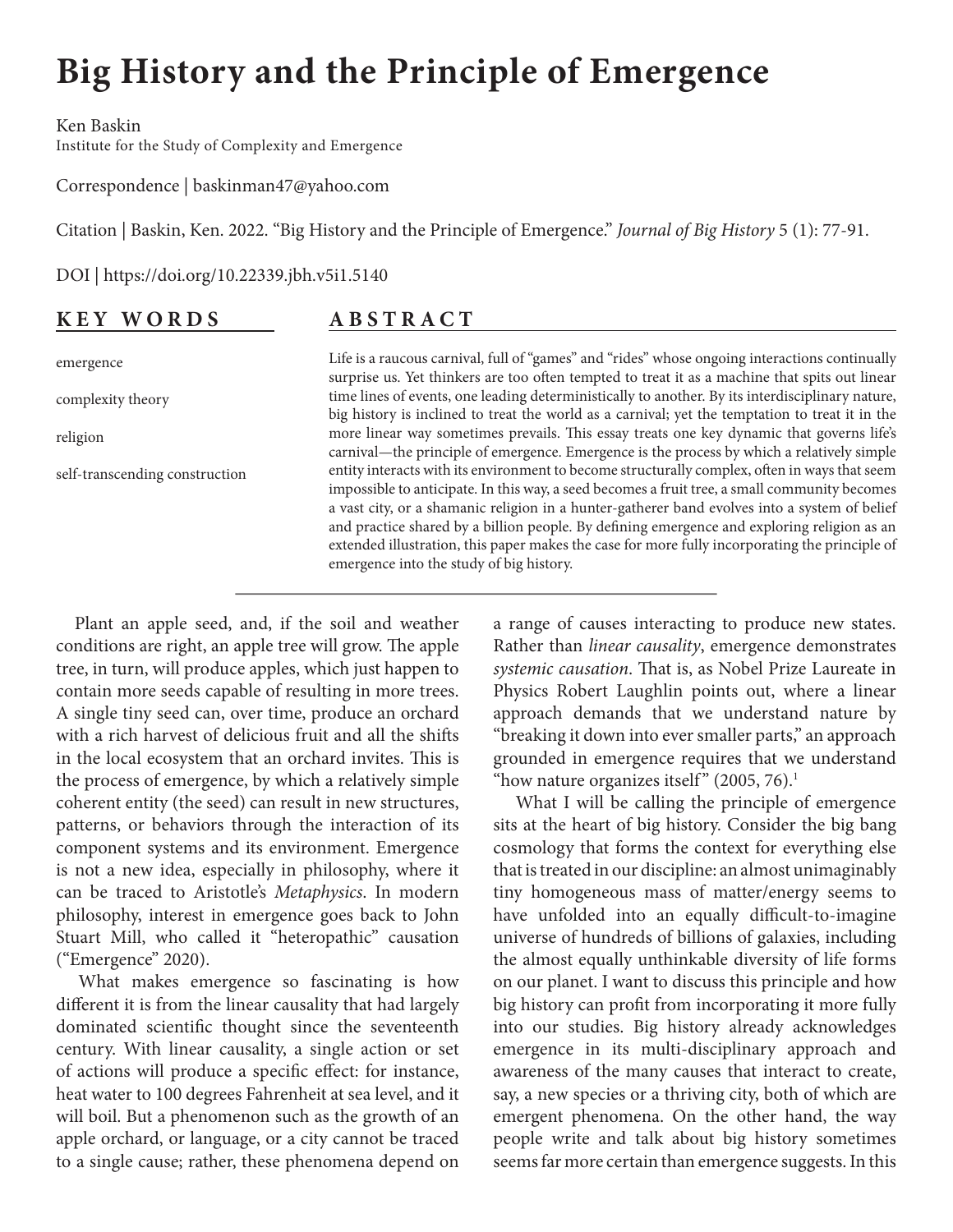<span id="page-1-0"></span>way, the cosmological narrative is often discussed as a fact, from the Big Bang thirteen and a half billion years ago to the heat death of our universe billions of years in the future. As we will see, one of the key elements of the principle of emergence is the realization that the dynamics of our universe can be so complex that it is near-impossible to be certain what the outcome of many emergent processes will be. I believe that a look into what scientific studies of emergence are beginning to uncover may give us a more effective way to think about our studies in big history.

My purpose is not to criticize the current state of big history. Rather, I want to suggest a direction that might enable thinkers in the field to re-view their approach to the subject in a way that expands our vision and ties our methodologies more tightly into what is being done today in the physical sciences. To that end, I draw on work that has been done in complexity theory, especially its take on emergence. The first part of this essay will, therefore, examine what complexity theory has uncovered in its scientific exploration of emergence.

In the second part of this essay, I offer an extended example of what can be uncovered as we integrate the principle of emergence into a topic of interest in big history—religion. To that end, I examine several of the many evolutionary changes over the last four million years that allowed religion to emerge. Those changes range from shifts in climate to changes in body type and social structure. Once religion became part of being human, its nature continued to unfold as a key strategy in the social evolution that allowed our species to adapt from living in bands of thirty people using stone tools to cities of thirty million using electronics.

Finally, I discuss the benefits of more thoroughly incorporating the principle of emergence into big history. One such benefit is what may seem a subtle shift in the way we think about history. Consider my friend Carl, who received his bachelor's degree from MIT, is well read in quantum mechanics, and eventually went back to school to become a chiropractor. Because of the depth and breadth of his knowledge, I was surprised to learn that he disliked history in

high school. When I asked why, he said it seemed to be mostly a matter of memorizing timelines, one event leading inevitably into another. I, on the other hand, have always thought of history as a carnival groups of people interacting raucously as they play "games" and take "rides." Emergence, I have become convinced, gives us the tools for exploring history as this sort of carnival. With that in mind, let us turn to the understanding of emergence that complexity theory has developed.

# **Complexity Theory and the Principle of Emergence**

While emergence first drew attention from philosophers, over the last forty years or so, it has become the object of scientific attention, especially with the rise of cybernetics, systems thinking, and complexity theory. This paper will draw predominantly on complexity theory. This discipline itself emerged in the 1970s, as desktop computers made it possible for scientists in fields from fluid dynamics to ecosystem studies to model the systems they studied with nonlinear mathematics.[2](#page-12-0) These scientists discovered that complex adaptive systems (CASs), as they are often called—systems with a variety of different components, whose interaction determines their behavior—produced remarkably similar patterns over time, one of which is emergence.<sup>[3](#page-12-0)</sup> Such systems exist as nested networks on a variety of scales, from sub-atomic particles, atoms, and molecules to cells, organisms, and ecosystems, culminating with planets, solar systems, galaxies, and the universe. Each CAS is an integrated network composed of less extensive networks and is also embedded as a component in a larger CAS network.

At each increasingly larger scale, CASs generally become more complex—that is, they have an increasing number of different components and scales of networks, whose interaction determines their behavior. Up to the scale of molecules, these systems appear simple enough to operate through cause-andeffect, where behavior can be explained with simple rules, as with the example of boiling water. At the scale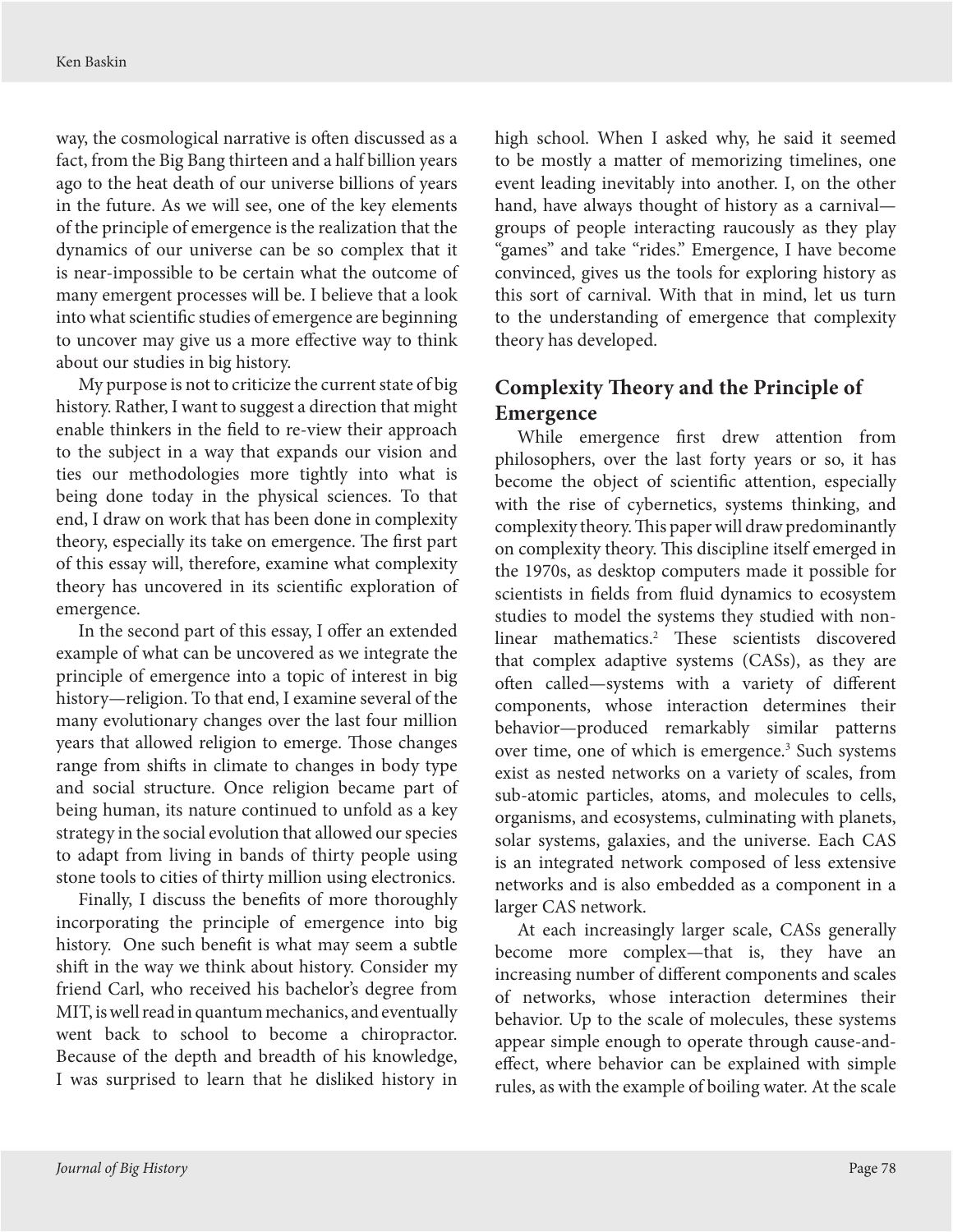<span id="page-2-0"></span>of macro-molecules, such as DNA, they develop the ability to learn (e.g., Gell-Mann 1994). With that ability, they seem to acquire *agency*, the ability to participate in the carnival of emergence, in which they are continually responding to shifts in their environments and, in this way, helping to shape the responses of other agents. For example, the human brain contains about 85 billion neurons, all of which can become connected to any other. Learning occurs as a person's experience is stored in networks of neurons; each such network acts as an agent, a living entity whose purpose is to help us survive. The field of perception each of us experiences during waking hours depends largely on the interaction of these neural networks with information from our sense organs (Laughlin et al. 1990). In this case, individual nerve cells, our sense organs, and neural networks all function as agents within the brain.

As psychologist and electrical engineer John Holland explains in his book, *Emergence*, "We are everywhere confronted with emergence in complex adaptive systems—ant colonies, networks of neurons, the immune system, the Internet, and the global economy, to name a few—where the behavior of the whole is much more complex than the behavior of the parts" (1998, 2). As an example, Holland asks us to consider the complex systems that cities develop to feed, clothe, house, and entertain people who live in them. New York City, for example, grew from a community of a thousand in 1650 to sixty thousand by 1800 and a million by 1872. Yet, there was no central authority that planned where restaurants and department stores, apartment buildings and theaters should open. All these resources *emerged* as people interacted where needs created opportunities in a specific social environment.

From this perspective, the key qualities of any emergent phenomenon include these:

Radical novelty—new things emerge that are unpredictable from knowledge of their components;

Coherence—these new phenomena arise in

the behavior of a system, an integrated network as a whole, whether the body of a living thing, a community, or a philosophy;

Dynamics—the systems where emergence occurs are evolving so that both their components and the whole are continually adapting to changes in their environments; and

Self-transcending construction—as emergent CASs unfold, their component systems change to meet new conditions in their environments and then recombine with other component systems to produce radically new behaviors in the whole.<sup>[4](#page-12-0)</sup>

One other principle of complexity theory will be helpful for this discussion—the way evolving systems go back and forth between relatively long periods of stability (the *stable state*) and shorter periods of rapid change (*phase transition*). This principle is important because emergence occurs much more rapidly during phase transition, and examining why innovations emerge more rapidly there may offer suggestions for understanding how the process works.

This oscillation between stable states and phase transitions is an extension of the concept of an "attractor." In mathematics, an attractor creates the characteristic pattern of behavior, the "habits," to which any phenomenon is drawn under specific conditions (Cohen and Stewart 1994; Salthe 1993). Take a simple example: Put a chunk of ice in a pot on a hot stove. It will remain solid until it approaches its melting point, then enters a turbulent phase transition, and transforms into liquid. It will remain liquid until it approaches its boiling point, becomes turbulent again, and transforms into gas. The resulting alternation between turbulent phase transitions, in which their agents explore the environment for behaviors that enable them to survive, and the stable states in which their behavior conforms to established habits, can be represented in the "back-of-the-cocktail-napkin" Figure 1(Baskin 2008).

While the figure depicts a wide variety of phenomena of interest in big history, the most familiar may be punctuated equilibrium in biological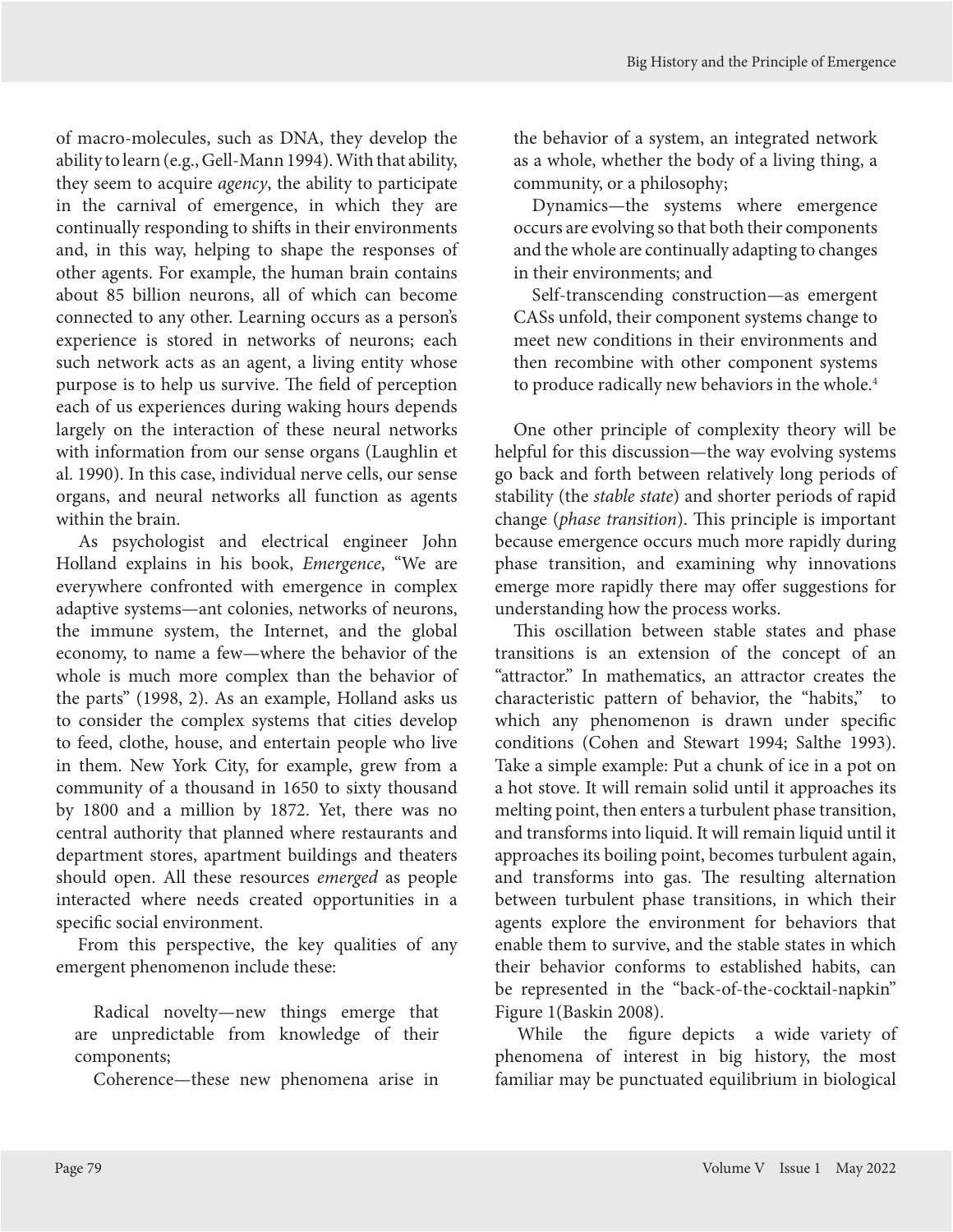

Figure 1: Life Cycle of an Attractor

evolution, where long periods of ecosystem stability are punctuated by shorter periods, following catastrophes, which make new and different ecosystems possible (Gould 2002). For example, the stable state of dinosaur-dominated ecosystems was punctuated by the comet strike that killed off the dinosaurs about sixty-five million years ago. That is, the attractor that made dinosaur-dominated environments a stable state for tens of millions of years dissolved, and the agents in it had to experiment in the resulting phase transition as they searched for physical structures and behaviors that would enable them to thrive in new conditions. As biologist Stanley Salthe (1993) notes, phase transition is the most creative period of any CAS's evolution, *precisely because of the freedom from the coherence among component agents imposed by an established attractor*. When the agents do find successful behaviors, they form habits, which continue as long as they succeed.

Over time, the agents build relationships practicing these behaviors. The longer habits succeed, the deeper the relationships become, and the more the agents rely on their relationships. The attractor that develops, such as that of the mammal-dominated ecosystems that arose after the comet, limits an agent's behavior because the agent now depends on it for its welfare. As experience accumulates and agents make more and more irreversible decisions, their freedom to adapt becomes further limited. Eventually, external change

becomes so great that behaviors needed to adapt fall *outside* what the attractor allows. At this point, the phenomenon enters "senescence" (Salthe 1993), and even attempts to change end up reflecting old behaviors. Finally, environmental change becomes so great that agents can no longer survive if they remain limited by their attractor, an event that seems to be happening today in ecosystems around the world. The phenomenon's network collapses, and agents, still connected in smaller networks, must either fall apart or reenter phase transition and develop another attractor.

Figure 1 also reflects many of the important *cultural* phenomena for which big history must account. Philosopher Michel Foucault's (1974) description of the periods of continuity and discontinuity in the evolution of Western culture, economist Gerhard Mensch's (1979) explanation of the cycle of economic boom (stable state) and depression (phase transition), and economist Giovanni Arrighi's (2010) examination of the evolution of Western capitalism—all fit this pattern. Why do such different phenomena conform to it? They conform because *all phenomena that evolve* seem to oscillate between relatively long periods of structural stability and the shorter phase transitions, during which they re-organize their structures to meet changed environmental conditions.

This oscillating pattern is valuable in the discussion of emergence because, as Salthe notes, many more innovations arise during periods of phase transition, when the strength of relationships has broken down and many of the agents in any sub-system are free to search for new, more appropriate ways to behave. Subsequently, the dominant forms of life develop and become established during periods after mass extinctions. Similarly, many of today's most important religions—including those in Western monotheism, Buddhism and Hinduism in India, and Confucianism and Daoism in China—emerged during the Axial Age, circa 800-200 BCE, which followed the stable period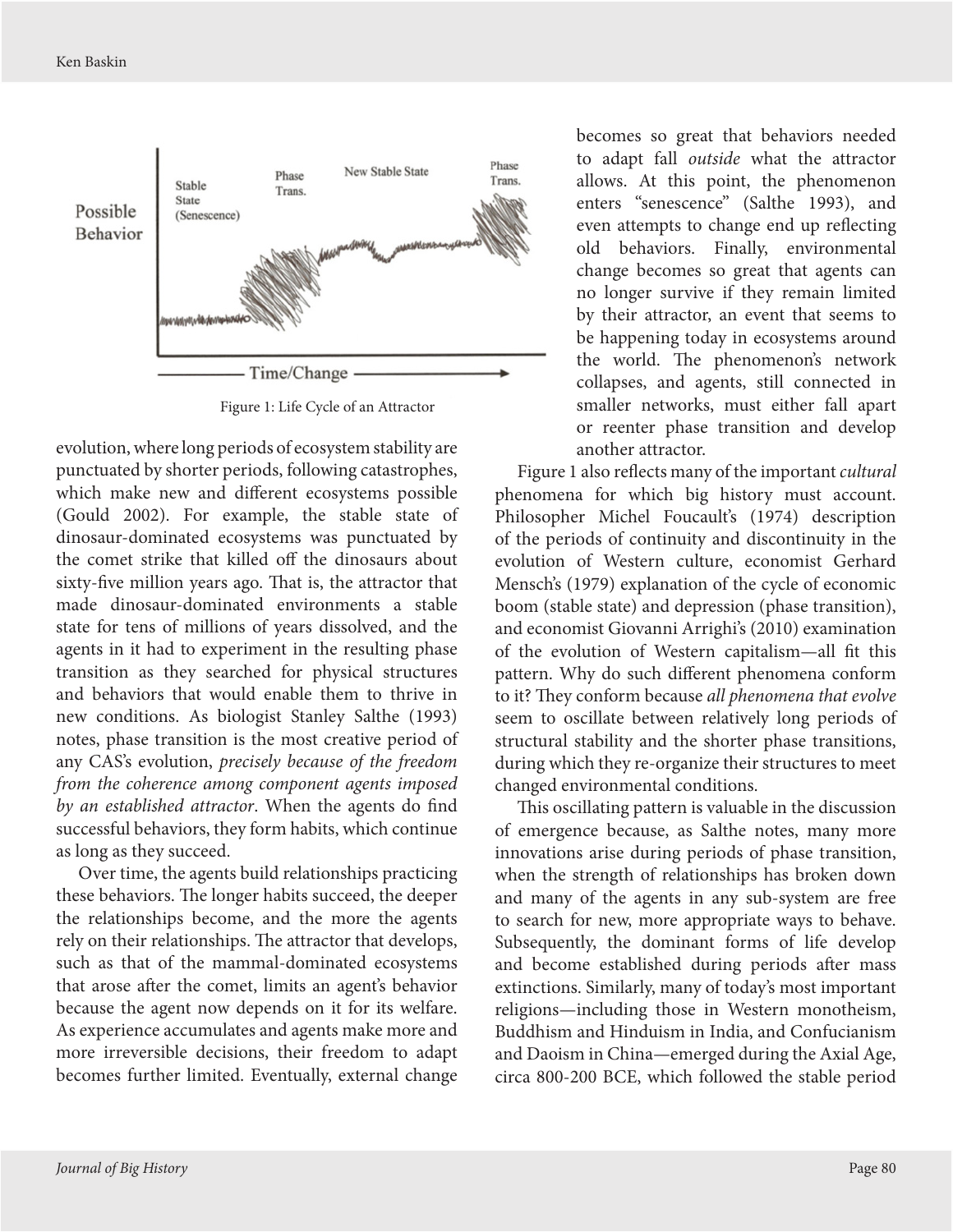of polytheistic agriculture states, circa 3000-800 BCE (see Baskin and Bondarenko 2014).

From this perspective, cultural innovations emerge most intensely when a society's structure/attractor can no longer hold the system together. Sub-systems are then driven to find new ways of behaving so that they can survive. As they find those new ways, they reform the larger social systems of which they were part. Religion, I shall argue, is a key sub-system in societies and, at least until the late modern era, has been critical in the process of emergence by which societies revitalize themselves (Wallace 1966). This dynamic, I suspect, is very much what complexity theorist Jeffery Goldstein (2014) suggests when he discusses a selftranscending construction.

## **Religion as an Emergent Phenomenon**

Before examining religion as an emergent phenomenon, it is important to note that the question, "What is religion?" is more difficult to answer satisfactorily than most people would assume. Nearly sixty years ago, historian of religion Wilfred Cantwell Smith noted that "religion" is "notoriously difficult to define." He adds that while the "phenomena that we call religious undoubtedly exist," treating them as a distinctive category may not make sense (1991, 17). Fifty years later, anthropologist Robert Winzeler echoes that thought: "There clearly is something in society that we can call religion, although exactly what it is may not be that simple to specify" (2012, 1).

Consider just a few of the many definitions of religion: philosopher Bertrand Russell defines it as a "disease born of fear"(1967), while psychologist William James characterizes it as a way to achieve our "supreme good" (2009). Freud writes about religion as a psychological adaptation, comparing it to a neurotic obsession (Gay 1995); Marx examines it as a way to adapt to economic oppression, the "opium of the people" (2009); and anthropologist Barbara King (2007) discusses it as a way to meet the human need to belong. One of the most explored single focuses in defining religion in recent years concerns why people believe in a "counterintuitive and counterfactual"

world inhabited by supernatural agents (Atran 2002). Among these writers, philosopher Daniel Dennett (2006) suggests that religion grows from a "belief in belief"; evolutionary biologist Richard Dawkins (2006) points to the "misfiring" of neuronal networks; and psychologist Ara Norenzayan emphasizes society's need for "Big Gods" who watch and punish people, enhancing cooperation in large, anonymous societies (2013).

These are only a few of what some scholars estimate as more than three hundred definitions for the word. There is an excellent reason for this difficulty. Religion appears in many, many forms—from Siberian shamanism to Jainism to the Prosperity Gospel. Religious rituals range from cannibalism and human sacrifice to High Mass at the Vatican or mandalamaking among Tibetan Buddhists. In fact, "religious" phenomena take so many different forms that thinkers from W. C. Smith (1991) to Indian culture critic S. N. Balagangadhara (2005) make credible cases that religion is not a useful academic category. However, there is another way to think about the abundance of religious phenomena: the apparent incoherence of religion as a category is evidence, not of a problem of coherence, but, rather, of its complexity and importance in human history. After all, in only the last 11,000 years our species has moved from living in bands of about thirty to cities of thirty million. If as I have argued (e.g., 2021), religion has been a key survival strategy for our race, one would expect it to take on this wide variety of forms.

For me, religion is the use social groups make of myth and ritual in order to understand and respond to critical, often mysterious challenges that inspire awe and terror (see Otto 1923)—from the realization that life lives on death, including our own, to the feeling of oneness with the universe; from the birth of a child to being conquered by others. Because our brains are structured so that we need to know *why* such experiences happen, we tell stories (mythology) in order to answer these questions (Gazzaniga 2011). By presenting these challenges symbolically in that mythology, humans have been able to explore many of the mysterious forces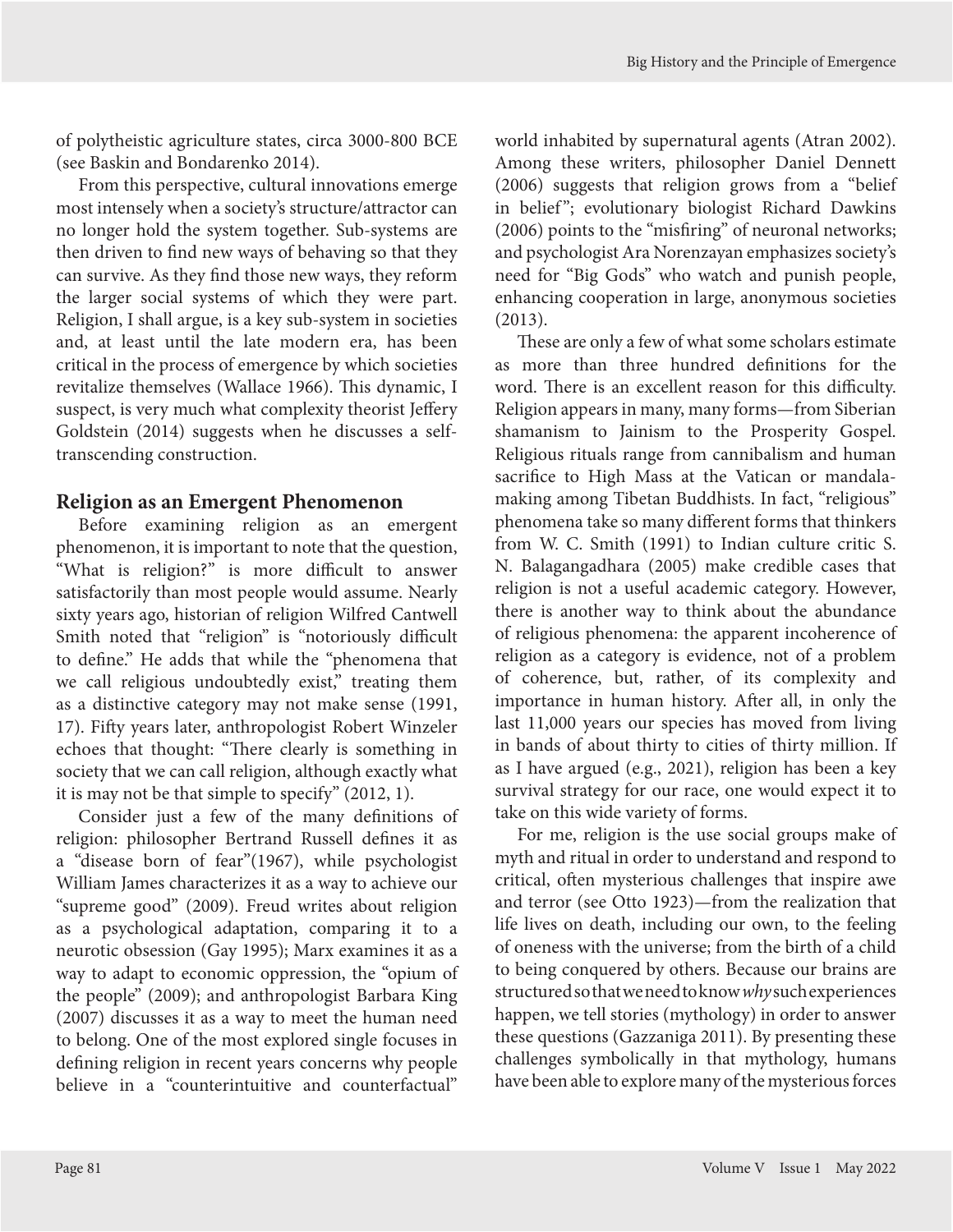<span id="page-5-0"></span>that could not be examined rationally. By coupling these stories with ritual, religion also made it possible for human groups to respond to such challenges far more effectively. Because each group developed myths and rituals that reflect their particular conditions and values, it should be no surprise that the phenomena we call "religious" can seem nearly incoherent in their variety. The point I want to emphasize here is that the process by which the products of this conception of religion both arose and evolved (e.g., Hayden 2003; Bellah 2011) is emergence—the self-transcendence of religious forms and systems, as the many sub-systems within and around them change.

Other thinkers have begun to suggest that religion seems to be an emergent property. For instance, anthropologist Jonathan Turner and his coauthors explain that religion "emerges from *many* cognitive, emotional, and behavioral capacities and/ or propensities that were hard-wired *for millions of years* in the neurology of higher mammals, higher primates, great apes and hominins" (Turner et al. 2018, 8; authors' italics). Similarly, cultural anthropologist Margaret Boone Rappaport and astronomer Christopher Corbally agree that it "is not one or even several . . . biological innovations that produce religious capacity. It is all of them. Without all these innovations operating at the same time, the human species would not have this neurocognitive trait" (2020, 15). A wide range of such biological innovations is involved. As examples, we will consider four of them: bipedalism and the opposable thumb, language, perception that transforms events around us into story-like models, and the enhancement of ritual.

Worth noting is that religion seems to have emerged as an adaptation to changes in the environment of our evolutionary ancestors over the last ten million years:

Early in this period, several million years of warming began to turn parts of the East African rainforests into savannahs. By three to four million years ago, our ancestors had been driven out of the forests and onto the savannahs. The difference between living in

the trees of a rainforest and on the ground of the savannahs would prove critical in our evolution, driving our ancestors to walk more and more exclusively on two legs and to live in small, nomadic bands. This difference would also drive two key sets of innovation.

Our hominin<sup>[5](#page-12-0)</sup> ancestors would now need to develop a different way of living. The great apes that evolved into hominins had lived in the rainforests for more than twenty million years. They had developed instincts and habits that made their lives familiar; now, our ancestors were nomads, strangers in strange lands. In addition, the rainforests provided easily available food and water all year long; on the savannahs, both food and water were spaced out over far larger areas, and much of it was seasonal. As a result, our ancestors would have to live a far more adventurous life in which memory and the ability to plan were far more vital.

They would also need to become much more closely bonded in their bands than the great apes were in the rainforest. The rainforest, after all, was dense with vegetation and places to hide from a limited group of predators to which our ancestors had long become accustomed. Travelling on the savannah, they were far more exposed to predators, and they would come into contact with species of predators with which they had no experience. So, as Robin Dunbar notes, "large social groups would . . . have been their main defence against predators on open pans and flood plains" (2016, 127). As a result, natural selection would favor innovations that would build much tighter bonds between members. (Baskin 2019)

As our australopith ancestors traveled through this new world, they would evolve to develop new ways to live in the world, as a variety of mutations enabled them to survive in it. As Rappaport and Corbally (2020) point out, these innovations, which made them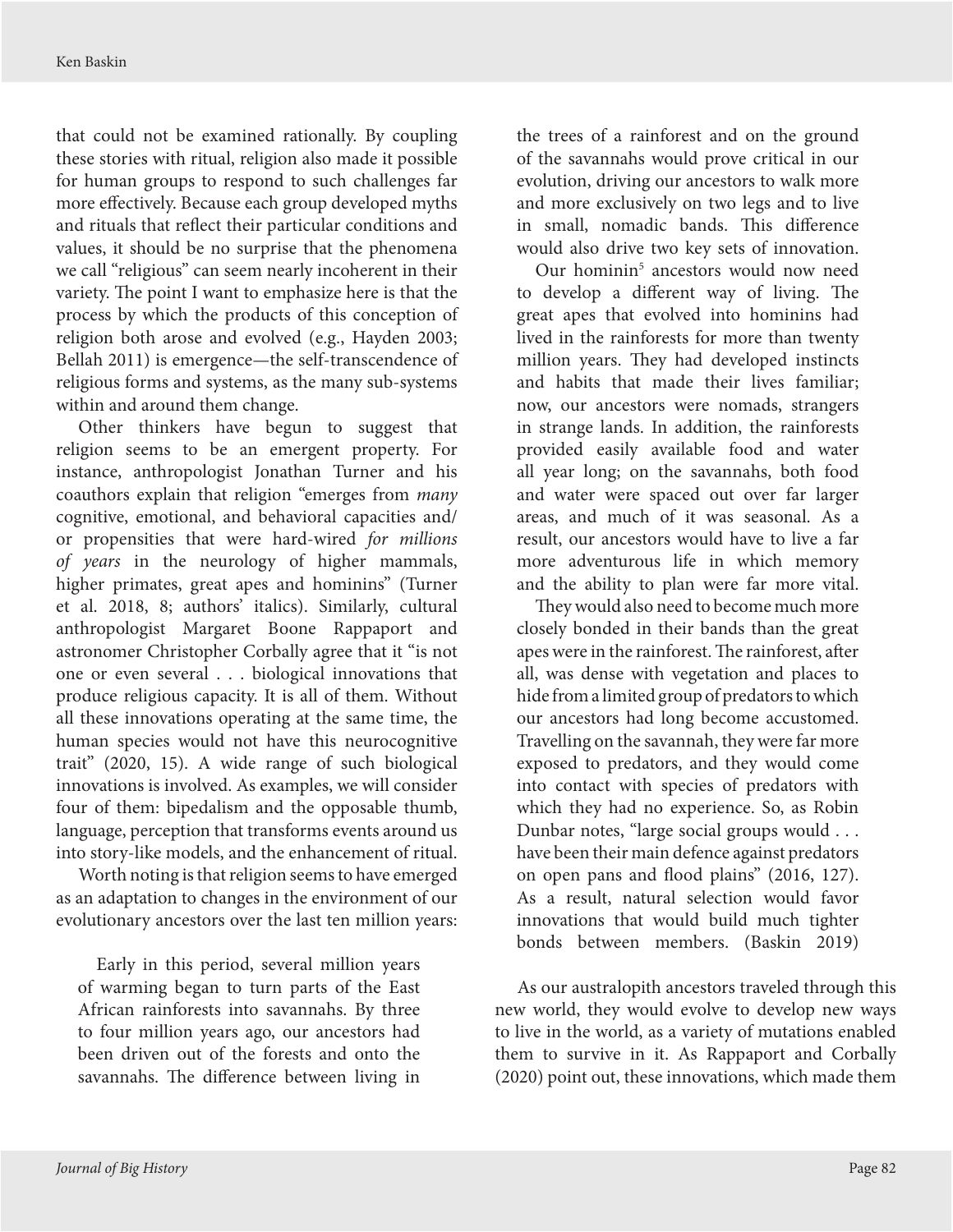<span id="page-6-0"></span>far better hunters and scavengers, also made religion possible. Consider four of the most important sets of these innovations:

**Bipedalism and the opposable thumb**. At some point, about 4 million years ago, australopiths began walking predominantly on two legs. We can be pretty sure, from the fossil of "Lucy," a female *Australopithecus afarensis*, that our ancestors had become bipedal by about 3.2 million years ago. Walking on two legs would have had several advantages. It enabled our ancestors to see farther and to move faster; it may also have led to larger brains because the brain has to work harder to monitor perception for individuals that walk on two rather than four legs; finally, it freed the hands to perform jobs such as making and using both tools and weapons. By about two million years ago, *Homo habilis* ("handy person") was doing just that. The opposable thumb also evolved between four and two million years ago, as Lucy's fossil demonstrates. Opposable thumbs are free to rotate and swivel in opposition to the other fingers (Wilson 1999). As a result, our ancestors would have become much more formidable scavengers and hunters, fulfilling the promise of bipedalism to make and use tools. While it may be possible to argue that these innovations resulted from a few mutations, the rise of bipedalism and the opposable thumb in roughly the same period to perform some of the same functions makes it more likely that they developed as a result of emergence, in the interaction between networks of genetic material.

**Language**. With language, the difference between a linear and an emergent approach toward evolution is even more clear cut. Linguistic theorist Noam Chomsky (1957) does theorize that language might have begun with a single mutation that created a language engine in the brain. Yet, given the number of innovations that were needed to make language possible, I find this difficult to accept. For me, even more than bipedalism and the opposable thumb, language<sup>[6](#page-12-0)</sup> reflects the systemic causality of emergence. The sub-systems that contributed to the emergence of language include several areas of the brain—including the larger cerebellum, which provides the muscle control needed for articulate speech; Broca's Area, which controls production of speech; and Wernicke's Area, which processes speech comprehension. Another set of anatomical innovations in the throat and mouth make highly articulate speech possible. The hyoid bone, for instance, is part of the anatomical equipment that enables humans to articulate clearly. Exactly when these innovations came together to make language a reality has been widely discussed. Fossils of our evolutionary ancestors suggest that language as we know it—as a way of representing sophisticated thought—is likely to have begun no earlier than with *Homo erectus*, maybe about a million or million and a half years ago (Donald 1991; Everett 2017). Other scholars date language to the period of Neanderthals or even early *Homo sapiens*. Whatever the truth of this matter, the complex of functions that had to exist makes it likely that language developed as an emergent phenomenon.

**Perception as Story-like Models**. When I look around the office where I am writing this essay, I feel as though my senses were an organic HD video camera projecting images of what is "out there" onto my consciousness. What is actually happening is an act of selective reconstruction of *a model of what is out there*. In this process, people's sense impressions mix with memories, and the mixture is evaluated according to their mental models—the neural networks that store what they have learned to expect in various situations (Laughlin et al. 1990). Any details that do not fit the mental models are likely to be filtered out (Siegel 2010). In an area of the brain that Gazzaniga (2011) calls the interpreter module, the unconscious mind then creates several scenarios to explain what is happening and delivers the scenario that seems most likely to allow the person to survive to consciousness. These story-like models of what is happening enable that person to figure out how to respond.

Once again, this style of perception emerged from the interaction of a variety of evolutionary innovations.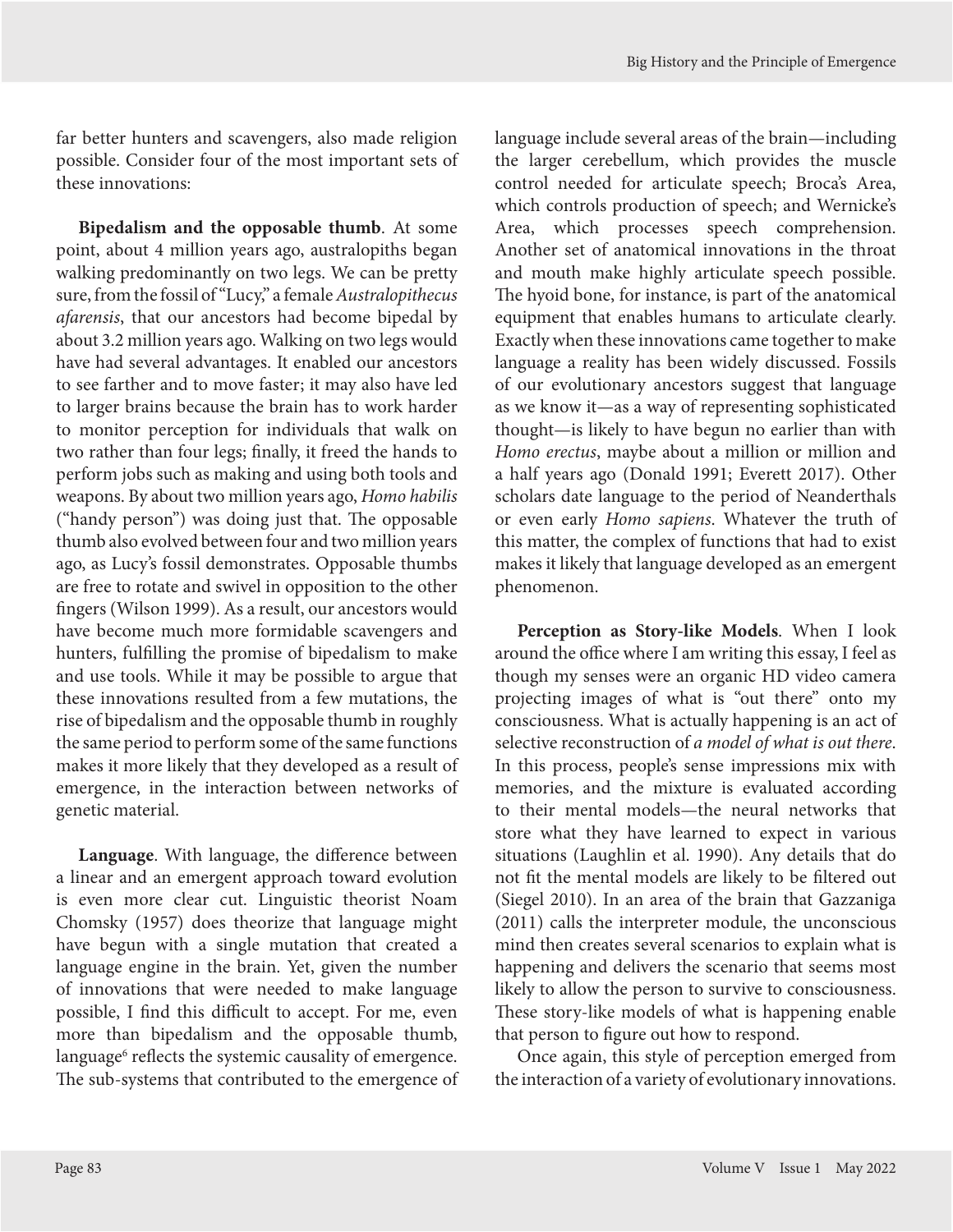<span id="page-7-0"></span>These innovations begin with the expanded neo-cortex that provided increased memory and the "executive functions" that mediate abstract thought, anticipation of the future, planning, and the construction of images (Laughlin et al. 1990, 116-7). While these shifts in brain function probably evolved to enhance the hunting and scavenging of our australopith ancestors (Rappaport and Corbally 2020), they would prove essential in the development of story-like model construction. Another key innovation was the emergence of the left-brained interpreter, a concept that psychologist Michael Gazzaniga and neuroscientist Joseph Le Doux developed. Gazzaniga refers to the products of the interpreter as "make-sense stories" (2011). The need for such "make-sense stories" seems to reflect a human need to know *why* things happen. My speculation is that this way of perceiving is at the heart of mythology because, along with increased memory and the executive functions, it created the human tendency to experience events—in the case of mythology, the powerful, often mysterious events that elude rational understanding—in story-like models that explain *why* events happen. With a brain structured this way, it seems likely that hunter-gatherers, confronted, for example, with flooding or famine, would create stories that anthropomorphized the natural causes of these catastrophes as spirits or gods (Baskin 2019).

**The Enhancement of Ritual**. Another key set of innovations that made religion possible was the human enhancement of animal ritual.[7](#page-12-0) Ritual behavior emerged about 150 million years ago among the first "social animals," certain early insects. Social animals—from ants and bees to cockatoos, wolves, and chimpanzees—live with several generations, hunt and defend the group together, and rely on group learning. As a result, they profit from having ways to communicate complex messages quickly and to strengthen group cohesion. With the increased social complexity of animals such as wolves and, even more so, chimpanzees, ritualized behavior became even more important. Wolves, for instance, have rituals to enforce group leadership (d'Aquili et al. 1979). One

chimpanzee ritual, where groups of about fifty males will hoot, scream, and drum old logs, struck Jane Goodall as shockingly like human rituals (Turner et al. 2018).

With human beings, however, rituals became even more intense. For one thing, our evolutionary ancestors developed, perhaps three million years ago, a wider palette of emotions, including key social emotions such as guilt and shame, which allowed more powerful feelings of belonging. Moreover, as psychiatrist Eugene d'Aquili and his coauthors (1979) note, the rhythmic movement and chanting of ritual entrain the nervous systems of participants so that they can feel similar emotions. In this way, ritual creates a biologically based sense of community (see also Winkelman 2010). By the time of *Homo erectus*, who emerged around 1.8 million years ago, the brain had evolved to make it possible for our ancestors to mimic each other, creating what psychologist Merlin Donald (1991) calls "mimetic culture," grounded in the newly developed ability to rehearse and refine body movement. In this way, it became possible to use dance and mime to make symbolic statements and to tell stories through body movement. Such a capability would have made it possible to tell mythic stories without language. Of course, any mimetic myth, probably performed as ritual, would have been very different from what we think of in the linguistic myths we know. Still, such a form of mimetic ritual/myth would have been a powerful way to enhance social coherence. It might also have begun an integration of ritual and myth in an early form of religion as I have defined it.

In this essay, we can only touch on a few of the many shifts in genome, body type, and behavior that would interact to produce what we think of as religion. Still, this discussion illustrates how many sub-systems, which evolved to adapt to more immediate survival challenges, interacted to make religion possible. From this perspective, religion began in a gradual unfolding of innovations, which arose to meet different challenges. Their application of these innovations to religious ends would have been all but impossible to anticipate before they were used that way, as the principle of emergence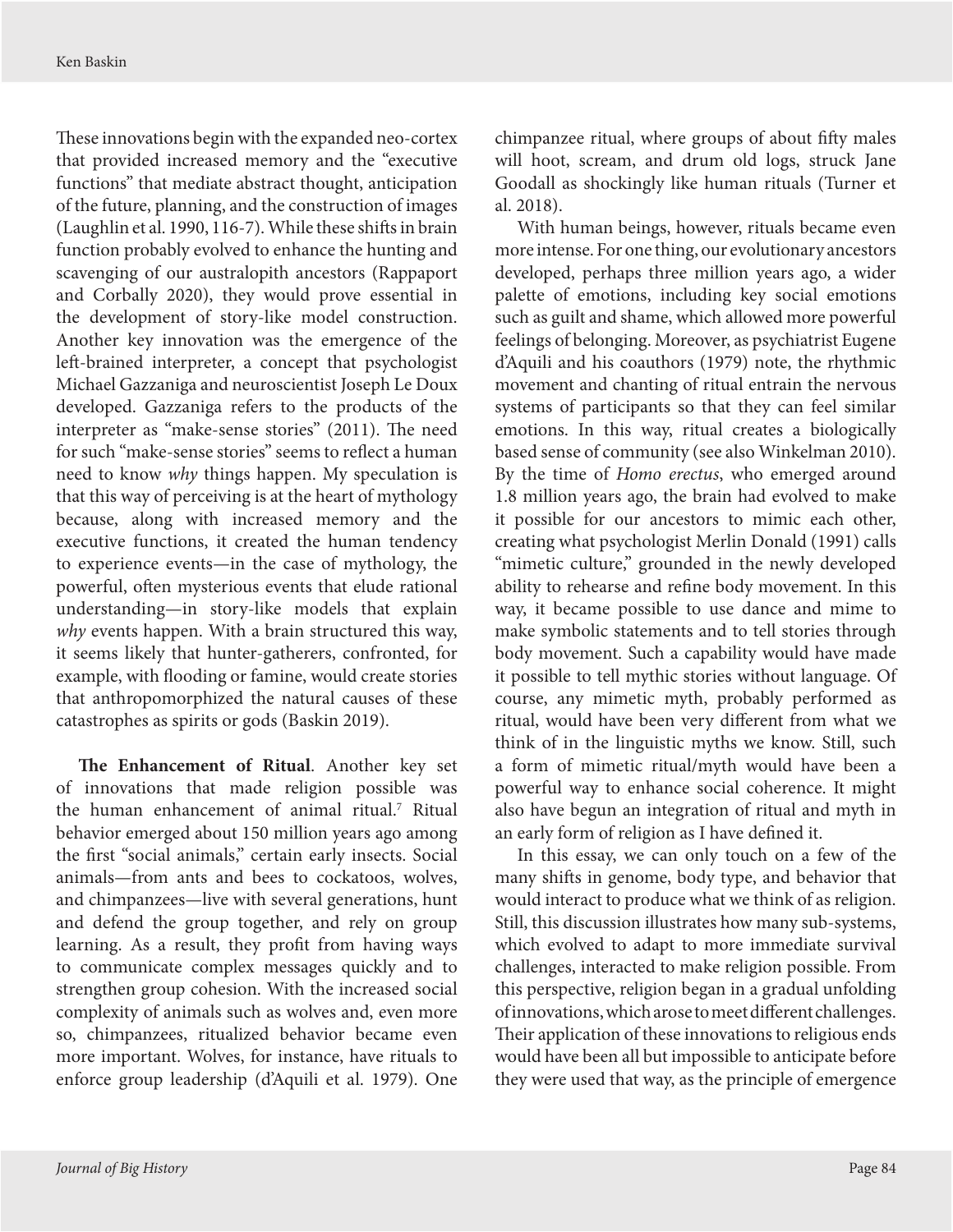<span id="page-8-0"></span>suggests. For instance, bipedalism and the opposable thumb made our ancestors more effective scavengers and hunters, leading to higher intake of protein and, very likely, larger brains. Those larger brains would make them even more efficient toolmakers and hunters. In addition, the increased memory and planning capabilities would lead to the story-like perceptions that, over time, would make them even more efficient toolmakers and hunters, as they developed the ability to tell mythical stories.

The principle of emergence also seems at work in the way religion has evolved over the last ten thousand years[.8](#page-12-0) The earliest human religions seem to have been similar to shamanic animism found in small, nomadic hunter-gatherer bands, where the dependence of groups on the rhythms of nature leads to experience everything in the world as invested with living spirits. There, one person, the shaman, is able to intervene with those spirits to maintain the group and its members in harmony with their world. In addition, ritual was a shared responsibility of the group as a whole (Winkelman 2010). When the Ice Age ended, human communities became sedentary and group populations climbed to hundreds and thousands. Such groups, where it was impossible to know everyone, required political leadership. Recent archaeological evidence suggests that those political leaders appear to have transformed religion so that the spirits among which people lived became gods who were to be worshiped. Those leaders also appear to have developed secret societies that allowed them to identify themselves as conduits to the world of their gods (Hayden 2018). They also created rituals that they, themselves, were responsible for performing. This transformation—I believe—is another example of Goldstein's self-transforming construction so critical to emergence.

A similar set of transformations would occur during the Axial Age, as increased population and trade, iron metallurgy, and the use of writing to manage culture overwhelmed the ability of the older agricultural states to govern large societies. Axial transformations in Israel and Greece, India and China would lead to another stable state—the agricultural empire—starting about 200 CE. One key to driving the emergence of this new stable state during the cultural phase transitions would come from rewriting a society's mythology.<sup>[9](#page-12-0)</sup>

Judaism, for instance, seems to have included a wide range of mythic sub-systems in order to begin fully emerging after the first reading of the Torah in Jerusalem in the middle of the fifth century BCE. Its God—YHVH, because Hebrew is written in only consonants, the accurate pronunciation of his name is honored as a mystery—is an amalgam of mythic forerunners from other cultures. They include the creator god of Ancient Mesopotamia, Marduk, and that culture's flood story; the thunder god/god of war of Canaan, Baal (Miles 1995); and a range of influences from Ancient Egypt, including possible borrowings from the monotheistic god and religion created by Pharaoh Akhenaton, its emphasis on personal piety and its judgment of the dead, and even what seem to be borrowings from Akhenaton's "Great Hymn" in the Bible's Psalm 104 (Assmann 1997). All those borrowings would be redirected in the Hebrew Bible, much of which was written after the Babylonian destruction of Jerusalem and Solomon's Temple (c. 587 BCE). In order to save the culture of Israel, the existing mythology was rewritten to make the conquered people responsible for their own demise—because they worshipped other gods than YHVH, the one true god. At the same time, they were promised that YHVH would again favor them—if they mended their ways (Akenson 2001). This sense of being active agents, even in catastrophe, seems to have been critical to Judaism's ability to survive all the subsequent catastrophes that it has absorbed over the nearly 2,500 years since the Torah was first read.

This transformation was typical of the societies that experienced the Axial Age as a cultural phase transition. In China, the traditional religion of the Zhou period (c. 1100-256 BCE) would evolve to adapt to the terrible chaos of the Axial Age, bringing together the traditional orientation of Confucianism with a range of other influences, from the many schools of religious philosophy of the time to the challenges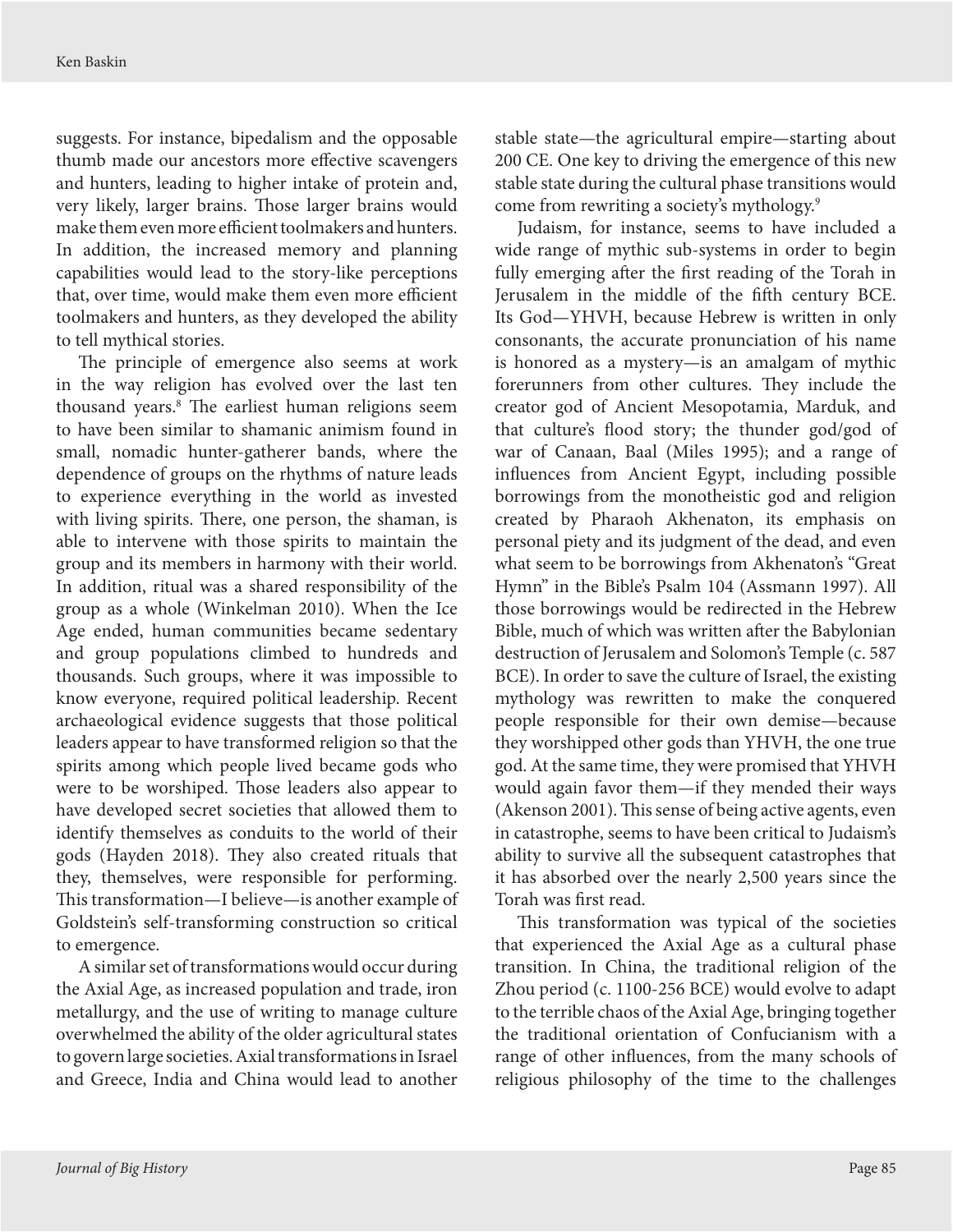provided in Daoism and, later, Buddhism (Graham 1989). Similarly, Axial Age India would see the flourishing of both Buddhism and the Vedic tradition that the English would misidentify as Hinduism. Here, a focus on the human internal world would lead to what, to this day, seems to be among the most effective way to heal the sense of something being wrong with human life that Buddhists call *dukkha* and Christians call original sin (Armstrong 2006).

In this way, the Axial Age functions as the phase transition during which the polytheistic kingdoms of an age of agricultural states in four very different societies transformed their cultures so that they could thrive in what would become an age of agricultural empires. As anthropologist Dmitri Bondarenko and I show, the creation of a new way of thinking about the world would emerge, in the technical sense of the word, as people in those societies rewrote their mythologies and reconstructed their societies (Baskin and Bondarenko 2014).

Worth noting is that Christianity would emerge similarly, beginning as a form of messianic Judaism, as a sort of secondary wave of Axial Age transformation (Armstrong 2006). After the destruction of the Second Temple (70 CE), Christianity would increasingly appeal to non-Jews, mostly Greek Roman "pagan" communities, taking on elements of their "foreign" religious traditions. Perhaps most notable was Constantine's apparently successful attempt to make Christianity acceptable to his soldiers, many of whom worshipped Mithra. In this way, Mithra's birthday, December 25, would also become the birthday of Jesus, even though the gospels suggest that Jesus was born in the spring.

Even with this brief discussion, it seems clear to me that treating religion as an emergent phenomenon shows how powerfully it has helped people survive the dramatic changes of the last ten thousand years. For me, religion is one of the key survival strategies in human history. I am convinced that scholars need to approach religion very differently, in a way that incorporates the principle of emergence. Such an approach can help all of us understand the richness of history as a

carnival, rather than as a timeline, with a methodology that is deeply embedded in work that was done in the physical sciences, from which complexity theory itself emerged.

With that in mind, I want to conclude this essay with some thoughts on how more deeply embedding the principle of emergence into the practice of big history might enhance our studies.

## **Emergence and Big History**

First of all, I want to emphasize that much of what I have written here will be familiar to readers of this journal. After all, the multi-disciplinary approach I have connected with an emphasis on emergence is key to big history. Pick up any book on big history and you are likely to find references to fields ranging from quantum mechanics to archaeology, from geology and chemistry to economics and demography. In addition, a big history approach often explores the complexity of a world where a wide variety of causes can contribute to the way events unfold. I believe, nonetheless, that more fully incorporating the principle of emergence can open possibilities that may enable students of big history to examine the world in a richness that has the power to help them see things in ways that can take us beyond what we have done without it.

Before I explain why I believe emergence can be so valuable in the study of big history, it will be worth revisiting the key points about this principle. Emergence depicts the processes we see all around us as self-transcending constructions that are continually responding to many scales of change going on around them. As the apple seed sprouts into a tree, its transformation is guided by its DNA, its other internal matter, and the conditions of soil and weather that surround it. The relatively simple seed is thus driven to transcend itself to become the far more complex apple tree. To think this way demands that we think of our world as a dynamic, unfolding dance of matter that is, energy-storage systems—that can best be described "in terms of forces and flows rather than a succession of equilibrium states" (Ho 2008, 29). So, as we consider life on a planet such as Earth, emergence,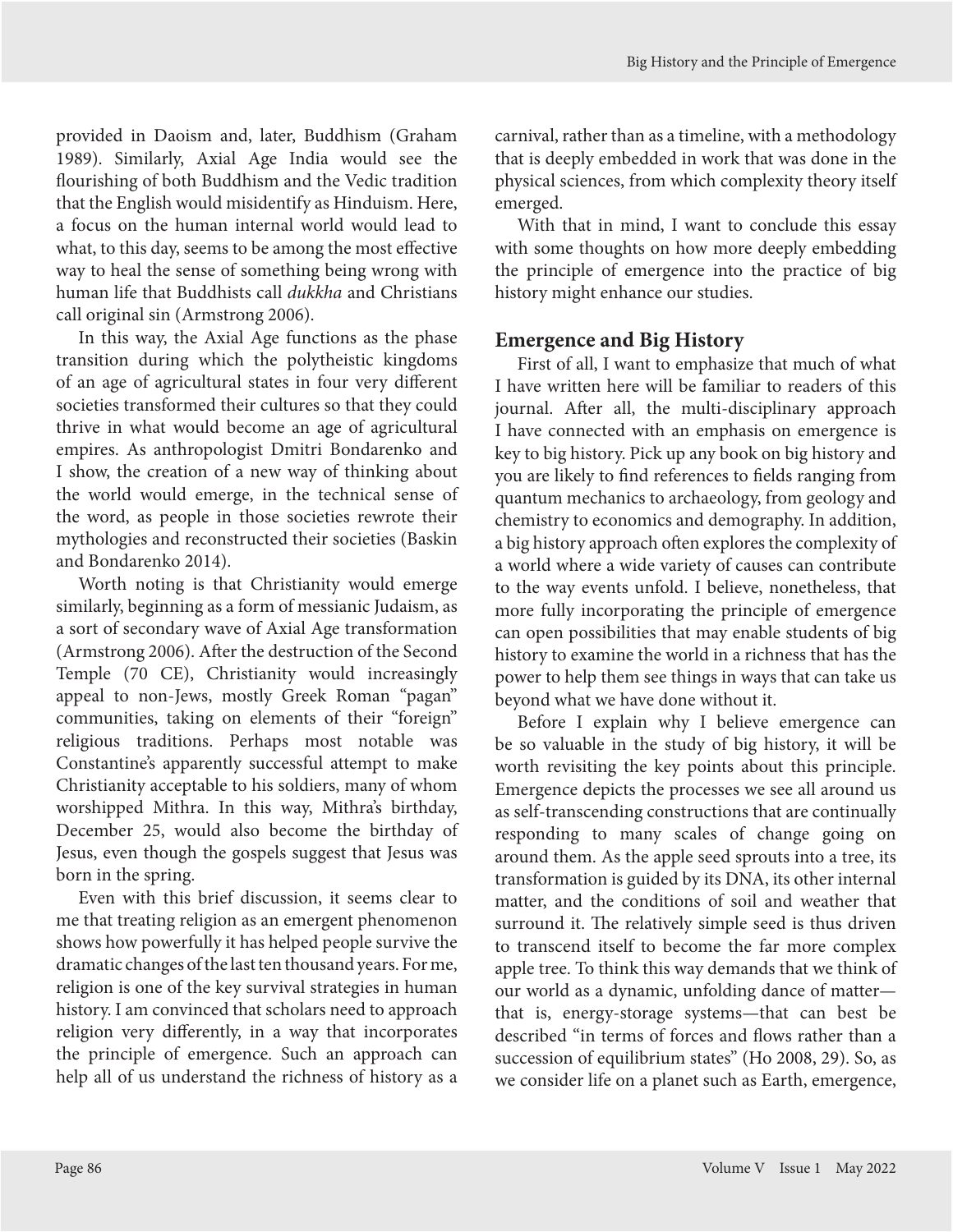with its dynamic, non-linear assumptions, can push us to think of the world as a riotous carnival, rather than the mechanical timeline that a more traditional, linear approach to history suggests.

In thinking about the world as a carnival, where emergence seems to be almost everywhere, several dynamics kick in that enable us in big history to perceive and explore the world differently. For one thing, the world we examine is suddenly full of agents, whose qualities and movements are continually enriching that carnival. As Bruno Latour notes (2005), in the human world, these agents begin with people but also include other living things, ideas, technologies, and even natural processes, such as global warming or the fall of a comet. Consider, for instance, how fundamentally technologies such as the automobile or the computer reinvented America's social carnival in the twentieth century. Moreover, what matters most is not the nature of individual things, but their relationships. This dynamic approach is unlike the traditional linear approach, which follows individual clumps of passive matter, driven to move as they respond to the universal laws of nature. In this way, the environment is no longer a collection of passive objects to be manipulated and controlled; it becomes a nested network of agents, many of which are capable of having deep and lasting effects on our world as they affect each other, a fact that people across the planet have recently witnessed in the emergence of the COVID-19 virus.

For another, integrating the principle of emergence shifts the way we think about how the processes around us function, transforming from the mechanics of determinism to the dynamics of uncertainty. As we just noted, the linear paradigm views matter as passively responding to its encounter with the laws of nature. Theoretically, then, if one could know all those laws and the position of every bit of matter, it would be possible to calculate the future, which had been determined from the beginning of the Universe. Nobel Laureate in Physics Robert Laughlin characterizes this quality of the Newtonian paradigm as "the idea that things tomorrow, the day after, and the day after that

are completely determined from things now through a set of simple rules and *nothing else*" (2005, 24; author's italics). Once we incorporate the principle of emergence, all that changes. Viewed as a carnival, life on Earth is so abundant, and there are so many CASs interacting, that we *should* expect to be surprised. Consider the events of 2020. It was clear for decades that at some point the world would again experience a pandemic, yet who would have predicted that such a pandemic would undermine the reputation of the United States as fully as the Trump Administration's refusal to take COVID-19 seriously has damaged it? Former administrations had *quite literally* written the book on dealing with a pandemic, but the interplay of social sub-systems very nearly destroyed the country's ability to respond. As a result, at this publication, more than six million people worldwide have died of COVID-19 complications with more than one and a half million of these in the United States; America has become the object of ridicule; and the country's antiscience movement has become more and more vocal all this while both China and Russia are becoming increasingly powerful.

This shift to the dynamics of uncertainty is important to big history because it can change the way thinkers within the discipline approach a wide variety of issues. For instance, consider the cosmology of big history, which currently charts a course from the Big Bang to the entropic death of our Universe. While this narrative emerges from some of the most impressive scientific advances our culture has made, it is also regularly articulated as deterministic. Once we incorporate the principle of emergence, however, we introduce an element of uncertainty that may open the way to think very differently about all sorts of issues. This point of view encourages us to look for alternative futures that might arise from systemic interactions that we have not examined, ones that we may not even be aware of yet. It also pushes us to approach such issues with a great deal more uncertainty. After all, for more than two centuries after Newton wrote his *Principia Mathematica*, scientists largely assumed that time and space were separate dimensions. With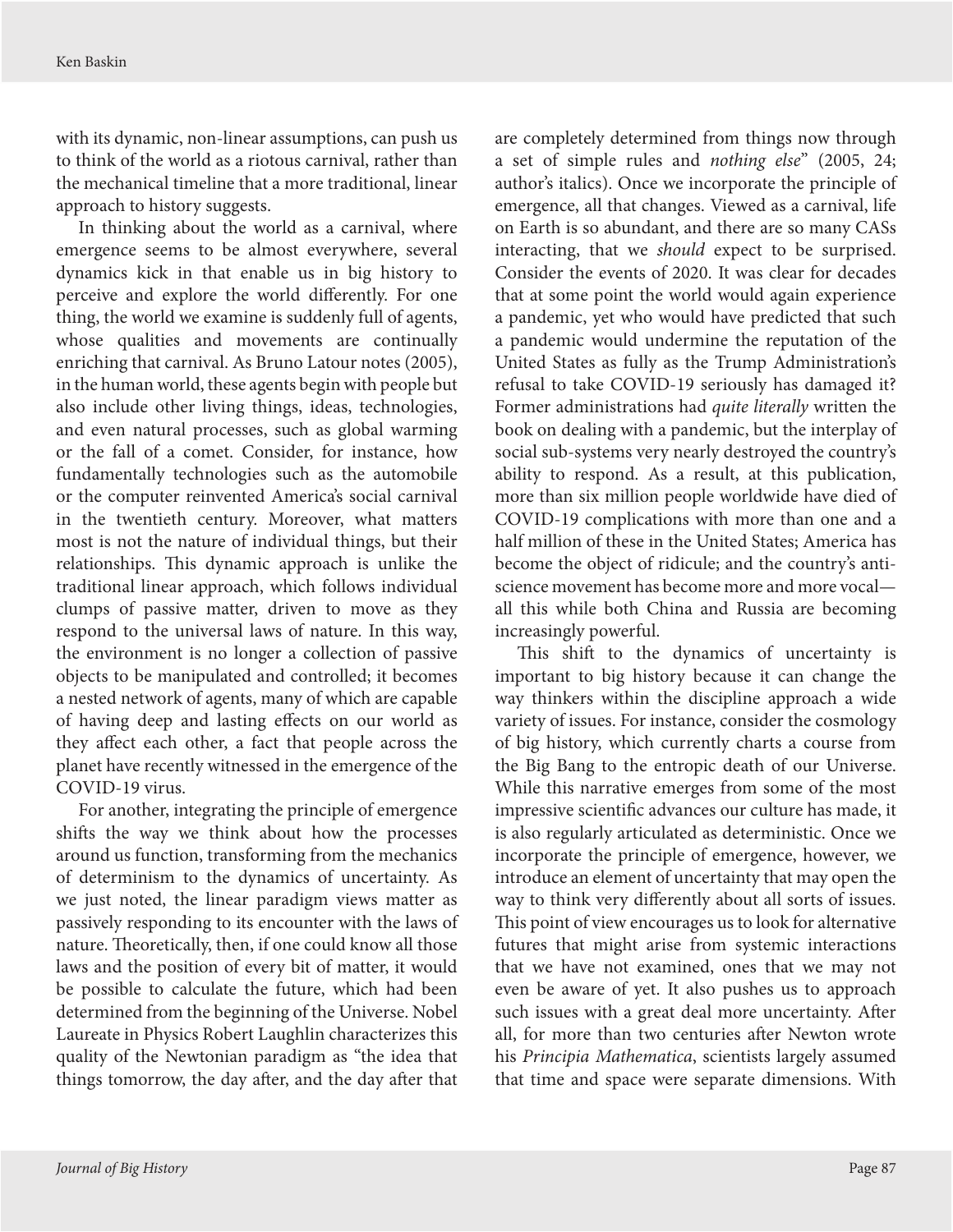Einstein's theory of special relativity, it would become clear that space and time were deeply interconnected. Such an observation does not diminish Newton's accomplishments. Rather, it emphasizes that the models of the world that scientists create depend on the best information available *when they are created*. As the amount of available knowledge continues to explode—and the tools we have for studying nature improve—it seems inevitable that many of the ideas we are surest of today may have to shift tomorrow, as new evidence appears. More fully integrating the principle of emergence into the study of big history may lead to understandings of the dynamics of the cosmos that provoke the sorts of questions about the origins of the universe—such as those voiced by astrophysicist Lee Smolin (2013)—offering a deeper understanding. Perhaps, we shall find further evidence that the cosmos did begin with a big bang and is likely to end with an entropic death. What is important here is to avoid the temptation of treating *any* model of the cosmos with the certainty that many scientists showed for Newton's model of space and time as separate and distinct.

Finally, when we combine the increased agency of the non-human world with the dynamics of uncertainty, we reframe the question of how we humans should participate in our planet's carnival life. As opposed to the linear worldview, which views human beings as the only source of active agency in the universe, a worldview that incorporates the principle of emergence makes it clear that we are an important part of the network of agency that is creating the future, but only a part. As we are learning from a number of sciences, climate change is an emergent phenomenon. As a result, we can trace today's global warming to deforestation—the intentional burning of forest areas—which started about fifteen thousand years ago and accelerated as societies burnt down forests so they could use the land for agriculture.

Where rainforests once covered fourteen percent of our planet's surface, today they cover only six percent and continue to shrink ("Deforestation" 2021). The changes our species provoked accelerated with the beginnings of the Industrial Revolution in the eighteenth century and today threaten to lead to problems ranging from the spread of tropical disease to the flooding of coastal cities and largescale migration. With the linear Newtonian paradigm, we humans were the only active agents. The plants, animals, and geological formations among which we live were merely "resources" to be manipulated and controlled. The result has, at least partially, been the degradation of our environment with a very real possibility of a mass extinction in the near-term future (e.g., Kolbert 2014).

On the other hand, a paradigm that incorporates the principle of emergence offers a different way of thinking about our world, a way of thinking that is much more like the animism of hunter-gatherer societies. Here, we are part of a world that supports us. In that world, every bird and mammal, rock and stream has the agency that could make our lives easier or more difficult. Each has its own "spirit," in the sense that it is a participant in life's carnival, for good or ill. Is this not one of the key messages that has emerged from our studies in big history?

Let me close by repeating that I do not intend to criticize the current state of big history. Rather, I want to encourage thinkers in the discipline to consider shifts that might help us improve our studies. After all, in discipline after discipline, the last thirty to fifty years have witnessed an explosion in our understanding of the world, much of which is only slowly becoming widely known. My purpose in this paper has been to explain how more fully incorporating the principle of emergence might be helpful in big history. I hope you will agree it is, at the very least, worth discussing whether this position is valuable to us.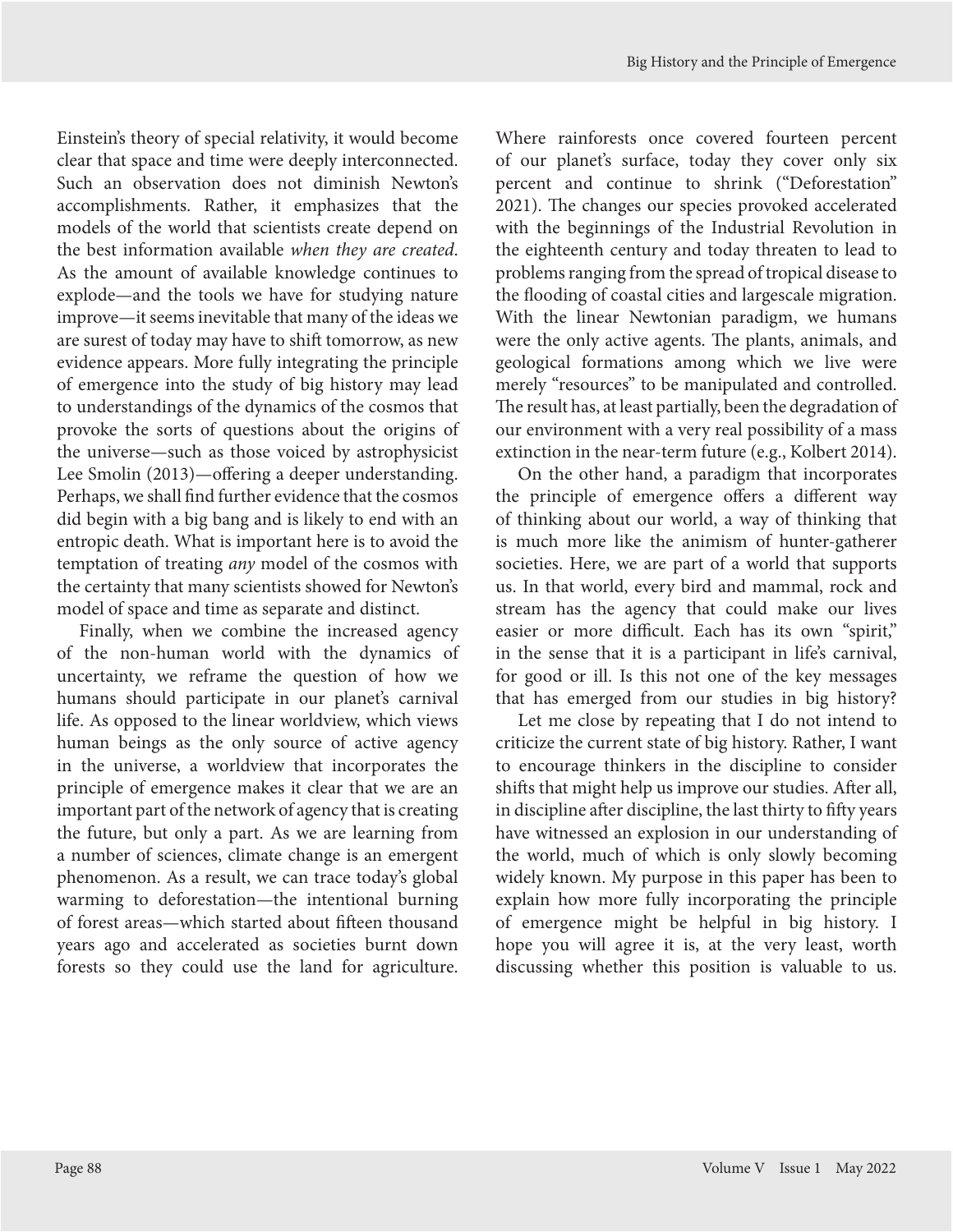#### <span id="page-12-0"></span>**Notes**

[1.](#page-0-0) The emphasis on cause-and-effect to explain causality is a Western development. In Chinese philosophy, causation is generally thought of as systemic (Baskin 2007).

[2.](#page-1-0) For a full discussion of how desktop computers made complexity theory studies possible, see Pagels, 1989.

[3.](#page-1-0) I use the word "system" here because it is the most easily understood by the largest group of readers. Unfortunately, "system" sounds slightly mechanical. As a result, there is a strong argument for using other words, including "network" (Latour 2005) or "bundle" (Ingold 2011). I would prefer to side step that discussion, noting that I do not find the word "system" entirely accurate.

[4.](#page-2-0) For a full examination of the history, dynamics, and implications of emergence, see Goldstein's three-part discussion, which appeared in *Emergence: Complexity and Organization* (2013a, 2013 b, and 2014).

[5.](#page-5-0) I use the word "hominin" in its most recent sense, to identify the line of primates that broke off first from the great apes of the East African rainforest and then from the line of chimpanzees and bonobos. For a fuller discussion of the word, see Blaxland, 2020.

[6.](#page-6-0) S.R. Fischer defines language as "the medium through which one conveys complex thoughts using arbitrary symbols . . . in a significant syntax" (1999, 33).

[7.](#page-7-0) The key examination of this topic is *The Spectrum of Ritual* (1979), edited and predominantly written by d'Aquili, Laughlin, and McManus, which, as far as I know, remains the most comprehensive treatment of animal ritual as a precursor to human ritual.

[8.](#page-8-0) For a full exploration of how religion has evolved, see Bellah, 2011.

[9.](#page-8-0) For a full examination of the Axial Age as a cultural phase transition, see Baskin and Bondarenko, 2014, Chapter 2.

#### **References**

- Akenson, D. H. 2001. *Surpassing Wonder: The Invention of the Bible and the Talmuds*. Chicago: University of Chicago Press.
- Armstrong, K. 2006. *The Great Transformation: The Beginning of Our Religious Traditions*. New York: Anchor Books.
- Arrighi, G. 2010. *The Long Twentieth Century: Money, Power and the Origins of Our Times*. New and updated edition. London: Verso.
- Assmann, J. 1997. *Moses the Egyptian: The Memory of Egypt in Western Monotheism*. Cambridge, MA: Harvard University Press.
- Atran, S. 2002. *In Gods We Trust: The Evolutionary Landscape of Religion*. Oxford: Oxford University Press.
- Balagangadhara, S. N. 2005*. The Heathen in His Blindness: Asia, the West and the Dynamic of Religion*, 2nd ed. New Delhi: Manohar.

Baskin, K. 2007. "Ever the Twain Shall Meet." *Chinese* 

*Management Studies* 1 (1): 57-68.

- Baskin, K. 2008. "Storied Spaces: The Human Equivalent of Complex Adaptive Systems." *Emergence: Complexity and Organization* 10 (2): 1-12.
- Baskin K. 2019. "Religion as the Ultimate Human Evolutionary Survival Strategy." *Evolution: Evolutionary Trends, Aspects, and Patterns,* edited by L. E. Grinin and A. V. Korotayev. 145-166.
- Baskin, K. Forthcoming. "The Three Questions: Understanding Religion Epistemologically." In *Science, Religion, and Deep Time*, edited by L. Gustafson, D. Blanks, and B. Rodrigue. New Delhi: Routledge India.
- Baskin, K., and D. M. Bondarenko. 2014. *The Axial Ages of World History: Lessons for the 21st Century*. Litchfield Park, AZ: Emergent Publications.
- Bellah, Robert N. 2011. *Religion in Human Evolution: From the Paleolithic to the Axial Age*. Cambridge, MA: Belknap Press.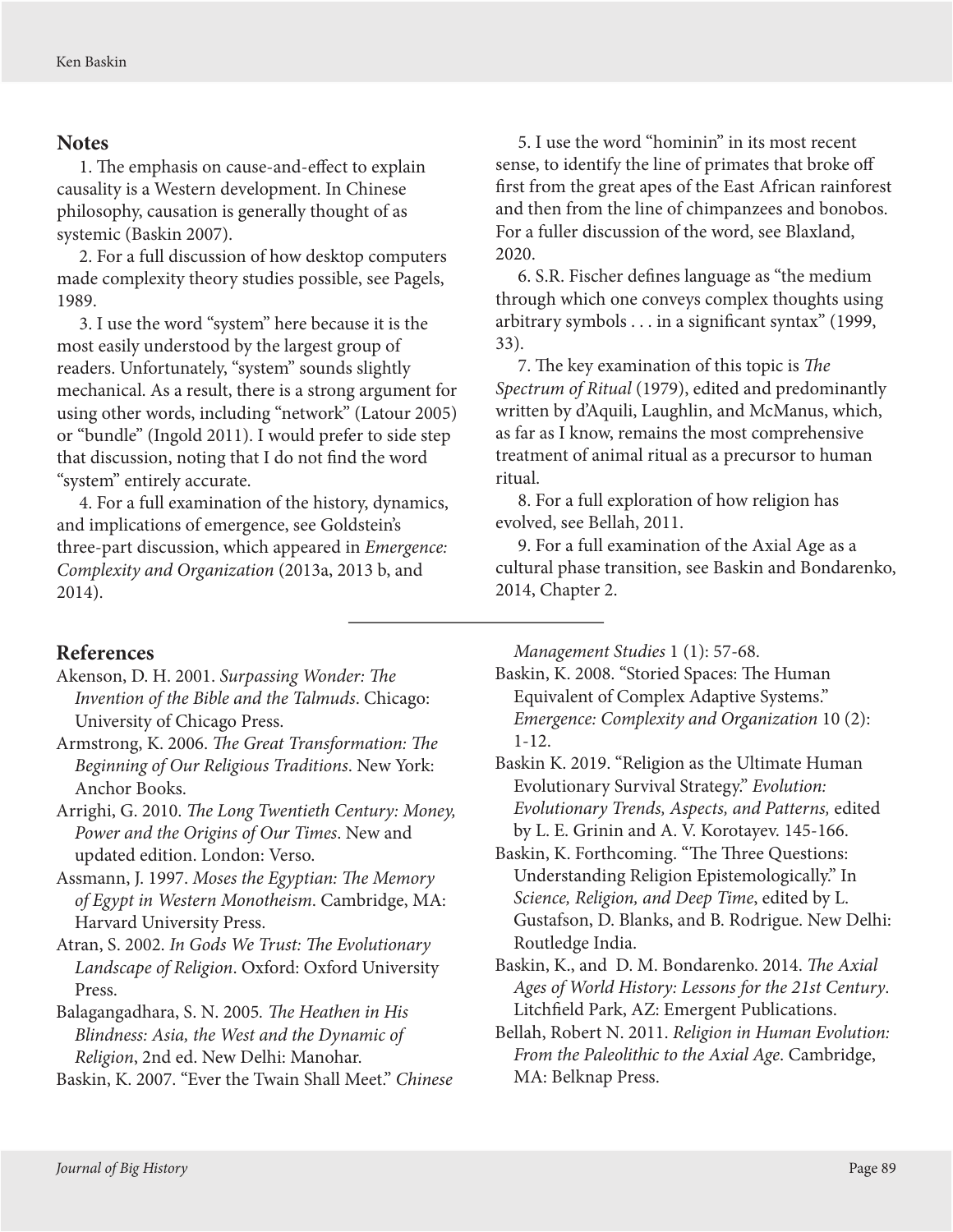Blaxland, B. 2020. "Hominid and Hominin—What's the Difference?" Australian Museum. Accessed December 22, 2020. [https://australian.museum/](https://australian.museum/learn/science/human-evolution/hominid-and-hominin-whats-the-difference/) [learn/science/human-evolution/hominid-and](https://australian.museum/learn/science/human-evolution/hominid-and-hominin-whats-the-difference/)[hominin-whats-the-difference/.](https://australian.museum/learn/science/human-evolution/hominid-and-hominin-whats-the-difference/)

Chomsky, N. 1957. *Syntactic Structures*. Berlin: Mouton de Gruyter.

Cohen, J., and I. Stewart. 1994. *The Collapse of Chaos: Discovering Simplicity in a Complex World*. New York: Penguin Books.

D'Aquili, E. G., C. D. Laughlin, and J. McManus, eds. 1979. *The Spectrum of Ritual: A Biogenetic Analysis*. New York: Columbia University Press.

Dawkins, R. 2006. *The God Delusion*. Boston: Mariner Books.

"Deforestation." 2021. *Wikipedia*. Accessed February 1, 2021. https://en.wikipedia.org/wiki/ Deforestation#Prehistory.

Dennett, D. C. 2006. *Breaking the Spell: Religion as a Natural Phenomenon*. New York: Penguin Books.

Donald, M. 1991. *Origins of the Mind: Three Stages in the Evolution of Culture and Cognition*. Cambridge, MA: Harvard University Press.

Dunbar, R. 2016*. Human Evolution: Our Brains and Behavior*. Oxford: Oxford University Press.

"Emergence." 2020. *Wikipedia*. Accessed December 20, 2020. [https://en.wikipedia.org/w/index.](https://en.wikipedia.org/w/index.php?title=Emergence&action=history) [php?title=Emergence&action=history.](https://en.wikipedia.org/w/index.php?title=Emergence&action=history)

Everett, D. L. 2017. *How Language Began: The Story of Humanity's Greatest Invention*. New York: Liverlight Publishing Corp.

Fischer, S. R. 1999. *A History of Language*, London: Reaktion Books.

Gay, P., ed. 1995. *The Freud Reader*. New York: W. W. Norton & Co.

Gazzaniga, M. S. 2011. *Who's in Charge? Free Will and the Science of the Brain.* New York: HarperCollins.

Gell-Mann, M. 1994. *The Quark and the Jaguar: Adventures in the Simple and the Complex*. New York: W. H. Freeman and Co.

Goldstein, J. 2013a. "Re-imagining Emergence, Part 1," *Emergence: Complexity and Organization* 15 (2): 77-103.

Goldstein, J. 2013b. "Re-imagining Emergence, Part 2," *Emergence: Complexity and Organization* 15 (3): 121-138.

Goldstein, J. 2014. "Reimagining Emergence, Part 3: Uncomputability, Transformation, and Self-transcending Constructions," *Emergence: Complexity and Organization* 16 (2): 116-176.

Gould, S. J. 2002. *The Structure of Evolutionary Theory*. Cambridge, MA: Belknap Press.

Graham, A. C. 1989. *Disputes of the Tao: Philosophical Argument in Ancient China*. La Salle, IL: Open Court.

Hayden, B. 2003. *Shamans, Sorcerers, and Saints: A Prehistory of Religion*. Washington, D.C.: Smithsonian Books.

Hayden, B. 2018. *The Power of Ritual in Prehistory: Secret Societies and Origins of Social Complexity*. Cambridge: Cambridge University Press.

Ho, M. W. 2008. *The Rainbow and the Worm: The Physics of Organisms*, 3rd ed. Singapore: World Scientific Publishing Co.

Holland, J. H. 1998. *Emergence: From Chaos to Order*. Cambridge, MA: Perseus Publishing.

Ingold, T. 2011. *Being Alive: Essays on Movement, Knowledge and Description*. New York: Routledge.

James, H. 2009. *The Varieties of Religious Experience: A Study in Human Nature*. Seven Treasures Publications.

King, B. J. 2007. *Evolving God: A Provocative View of the Origins of Religion*. Chicago: University of Chicago Press.

Kolbert, E. 2020. *The Sixth Extinction: An Unnatural History*. New York: Henry Holt and Co.

Latour, B. 2005. *Reassembling the Social: An Introduction to Actor-Network-Theory*. Oxford: Oxford University Press.

Laughlin, C. D., J. McManus, and E. G. d'Aquili. 1990. *Brain, Symbol & Experience: Toward a Neurophenomenology of Human Consciousness*. Boston: Shambhala Publications.

Laughlin, R. B. 2005. *A Different Universe: Reinventing Physics from the Bottom Down*. New York: Basic Books.